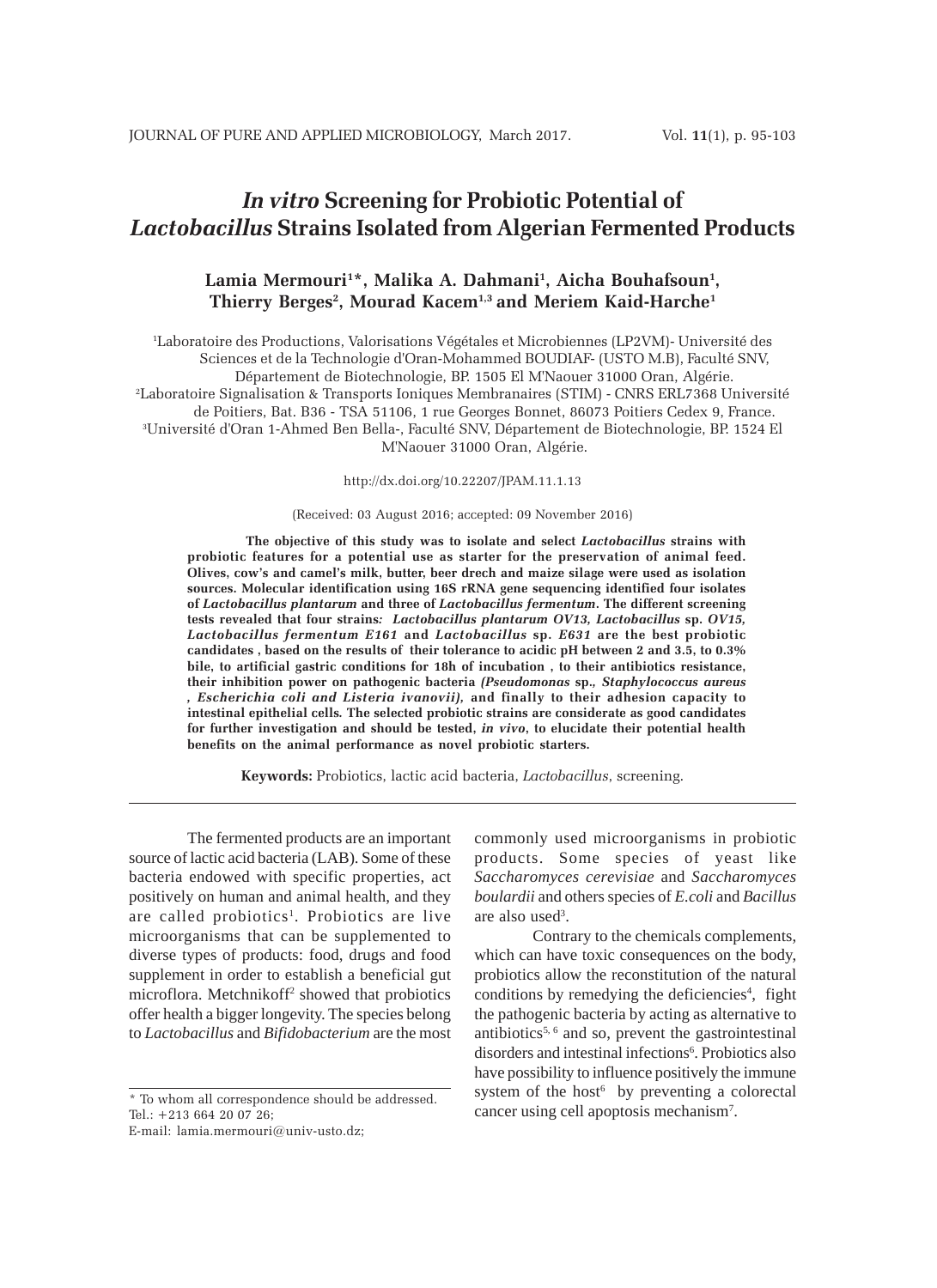The selection of probiotic bacteria is a difficult task, because they have to resist the stressful conditions of gastrointestinal tract and adhere to the intestinal epithelium, to assure their survival in it, so that they can make their benefaction on the host8, 9.

In order to select LAB with probiotic potential, this study focused on the bacilli form of LAB isolates. Fourteen isolates of *Lactobacillus* sp. isolated from different fermented products were confronted to different tests to evaluate their probiotic proprieties.

#### **MATERIALS AND METHODS**

#### **Isolation of Lactic Acid Bacteria**

Various samples were taken from different fermented products in west of Algeria (olives, cow's and camel's milk, butter, maize silage and beer drech), and used as bacterial sources. The dilution plate method, on acidified deMan Rogosa and Sharpe (MRS, pH 5.4) agar medium, was used to select LAB and promoting the selection of the bacilli form. Plates were incubated at 37 °C for 24 h to 48 h under anaerobic conditions (anaerobic jar) and all candidates that corresponded to LAB appearance were selected and purified by subculturing, then used to verify their probiotic capacity.

# **Molecular Identification of the Isolates Total DNA Extraction**

Total DNA was extracted from 2 ml overnight cultures. After centrifugation at 12000 g for 5 min, cells were collected and washed twice, with sterile distilled water. The pellets were resuspended in 400 µl of lysis buffer (2% Triton X-100, 10 mM NaCl, 10 mM Tris-HCl, pH 8, 1 mM EDTA, 3% SDS) containing lysozyme 3 mg/ml, and then incubated for 1 h at 37  $\degree$ C. Suspensions were grinded for 2 min with 0.6 g of sterile beads and 400  $\mu$ l of phenol/chloroforme (V/V). Phases were separated by centrifugation for 5 min at 12000g, then, in a new Eppendorf microtube, the aqueous phase was carefully mixed with 1 µl of RNase (10 mg/ml) and incubated for 15 min at 37 °C. Equal quantity of phenol/ chloroform was added to the aqueous phase, then, the mixture was vortexed and centrifuged for 5min at 12000g. The aqueous phase was transfered in another Eppendorf in order to precipitate DNA with 40 µl of sodium acetate 3M

pH 7 and 800 µl of absolute cold ethanol with incubation for 30min on ice, followed by a centrifugation at 4 °C for 10 min at 12000g. DNA was washed with ethanol 70% and centrifuged at 12000g for 5 min, then, dried during 5 min and resuspended in 50 µl of Tris-EDTA. Finally, Total DNA was stored at  $-20$  °C.

#### **PCR Amplification of 16S rRNA Gene**

PCR amplification of the 16S rRNA gene was carried out using primers: BSF8-20 (5'-AGA GTT TGA TCC TGG CTC AG -3') and BSR1541-20 (5'-AAG GAG GTG ATC CAG CCG CA- 3'), with a total volume of 50 ìl containing: 2.5 µl of DNA, 25  $\mu$ l of Mix DNA enzyme (2X), 5  $\mu$ l of each primer, and 12.5 µl of sterile water. PCR conditions were: initial DNA denaturation at 94 °C for 2 min followed by 29 cycles of denaturation at 94 °C for 30 s, annealing at 50 °C for 30 s and elongation at 72 °C for 1 min, then a final cycle at 72 °C for 5 min. Amplicons were purified using Wizard SV Gel and PCR Clean-Up System and Sequencing. The purified PCR products were sequenced then the obtained sequences were compared to those in the GenBank database using the BLAST algorithm. **Acidity and Artificial Gastric Conditions Tolerance**

Overnight cultures were centrifuged at 12000 g for 10 min then the pellets were washed three times in sterile phosphate saline buffer (PBS) pH 7.4, and cultured on MRS agar pH 3.5. The viability of cells was recorded after 24 h of incubation in anaerobic atmosphere at 37 °C.

Isolates were tested for their capacity to grow after both 2 h and 18 h of incubation, on a broth simulating gastric conditions (NaCl 125 Mm/ L, KCl 7 Mm/L, NaHCO<sub>3</sub> 45 Mm/L, pepsin 3 g/L). Overnight cultures were centrifuged at 12000 g for 15min at 4 °C, then washed twice with phosphate buffer (50 Mm/L, pH 6.5), and resuspended in 3 ml of the same buffer. One milliliter of this suspension was pelleted at 12000 g for 5min at 4 °C, and finally resuspended in 10 ml of artificial gastric solution. The final pH was adjusted to pH 2 and pH 3, and anaerobic conditions were maintained $10, 11$ .

#### **Bile Tolerance**

# **Two different methods were used to verify the strains resistance to bile**

The first method consisted in inoculating bacteria on MRS broth supplemented with 0.3% natural bovine bile pH 4 for 24 h at 37 °C in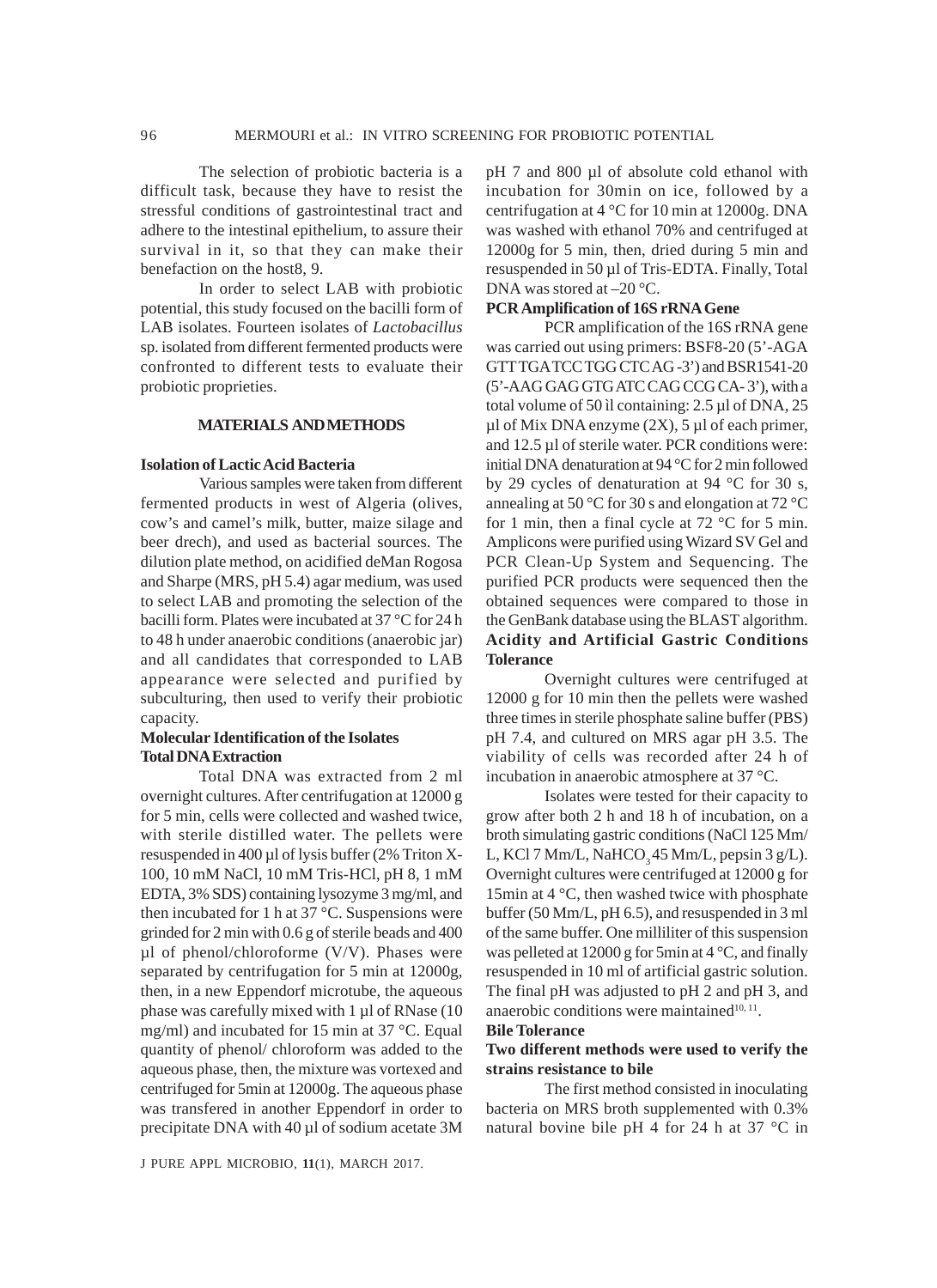anaerobic conditions. The same bacteria were inoculated for the second time on MRS agar pH 5.8 for 72 h, to evaluate the tolerance on bile salt<sup>12</sup>.

In the second method, the isolates were inoculated in MRS broth (pH 4 supplemented with 0.3% of bile salt) and incubated at 37 °C in anaerobic conditions, once for 3 h, and once for 24h. The suspensions were re-suspended in MRS broth without bile (pH 5.8), to evaluate the survival percentage of LAB by the measure of the optical density (OD) at 600 nm.

The percentage of the growth was calculated as follows:

# $survivalente = \frac{OD \space of MRS with bile}{OD \space of MRS without bile} \times 100$

Bile resistance corresponds to a percentage superior to 50% 10, 13.

# **Antibiotic Susceptibility**

To test isolates susceptibility to antibiotics, the disc diffusion method was employed. Overnight cultures were inoculated on Muller Hinton agar. After solidification, different antibiotic discs including: vancomycin (30 µg), pristinamycin (15 µg), nalidixic acid (30 µg), oxacilin1 (1 µg), rifampicin (30 µg), streptomycin  $(10 \,\mu$ g), penicillin  $(6 \,\mu$ g), imipenem  $(10 \,\mu$ g), cefazolin (30 µg), piperacilin (75 µg), gentamicin (10 µg), cefsulodin  $(30 \mu g)$  and colistin  $(50 \mu g)$ , were placed on the medium surface. The plates were then incubated at 37 °C for 24 h to 48 h on anaerobic conditions. Results were expressed as sensitive (S) or resistant (R) according to the National Committee for Clinical Laboratory Standards<sup>14</sup>.

# **Antibacterial Activity**

To detect the antibacterial activity, the LAB cultures were confronted to various pathogenic bacterial strains: *Escherichia coli*, *Staphylococcus aureus* (ATCC 43300), *Staphylococcus aureus* (ATCC 25923), *Pseudomonas* sp. and *Listeria ivanovii*. The LAB were inoculated using spot-on-the-lawn technique, on plates containing 15 ml of MRS agar, and then incubated at 37 °C for 18 h in anaerobic conditions. The pathogenic cultures used as indicators and inoculated in appropriate semi-liquid media at a rate of 1 % (Muller-Hinton for *E.coli* and *Staphyloccocus*, Brains Heart Infusion for *Listeria* and King A for *Pseudomonas*)*,* were used to overlay the LAB colonies, and then incubated for the second time aerobically at 37 °C. The

antibacterial activity was determined by the presence of a clear zone around the colonies<sup>15, 16</sup>. **In Vitro Adherence Test to Epithelial Cells Intestinal Epithelial Cell Suspension**

Chicken intestines were used for this assay. After washing them several times in the PBS buffer until clarification, the intestinal segment was opened and held in cold PBS 0.1 M, pH 7.2, supplemented with 1% penicillin-streptomycin for 1 h under shaking. Intestinal epithelial cells were collected by scraping the intestinal wall in Dulbecco's Modified Eagle Medium (DMEM) pH 7 supplemented with 1% penicillin-streptomycin, and held for 30 min in this medium at 4 °C under agitation. Cell suspensions were centrifuged at 6000 g for 10min, the pellet was washed three times in cold PBS pH 7, then resuspended in DMEM and conserved at 4  $^{\circ}C^{16, 17}$ .

#### **Bacterial Suspensions**

Overnight cultures of LAB, were centrifuged at 12000 g for 10 min and washed twice in sterilized cold PBS 0.1 M, pH 7.2, then held in the same buffer.

# **Adherence Assay**

For adhesion assay, 1 ml of epithelial cells  $(10<sup>5</sup> - 10<sup>6</sup>$ cell/ml) was mixed with 1 ml of bacteria cells (10<sup>7</sup> - 10<sup>8</sup> CFU/ ml) and incubated at 37 °C for 24 h. This mixture was pelleted at 6000 g for 10 min and washed three times with PBS then filtered on 0.45 um sterile filter to remove nonadherent bacteria. Finally, the filter was washed in 10 ml of DMEM. The *in vitro* adhesion of LAB to epithelial cells was observed directly with photonic microscopy using oil immersion, after staining with methylen blue. The adherence was also examined by Analytic Scanning Electron Microscopy (JEOL JSM-6610LA) after dehydratation only in a graded series of ethanol, without fixation step $16, 17$ .

#### **RESULTS**

#### **Isolation and Identification of Isolates**

Origins and identification of some isolates are shown in Table 1. Identified strains were divided into two groups. Using the Basic Local Alignment Search Tool in the NCBI site, four strains isolated from human food products, were identified as *Lactobacillus plantarum* with 100% homology and three strains isolated from silage belonged to *Lactobacillus fermentum* with 99% homology.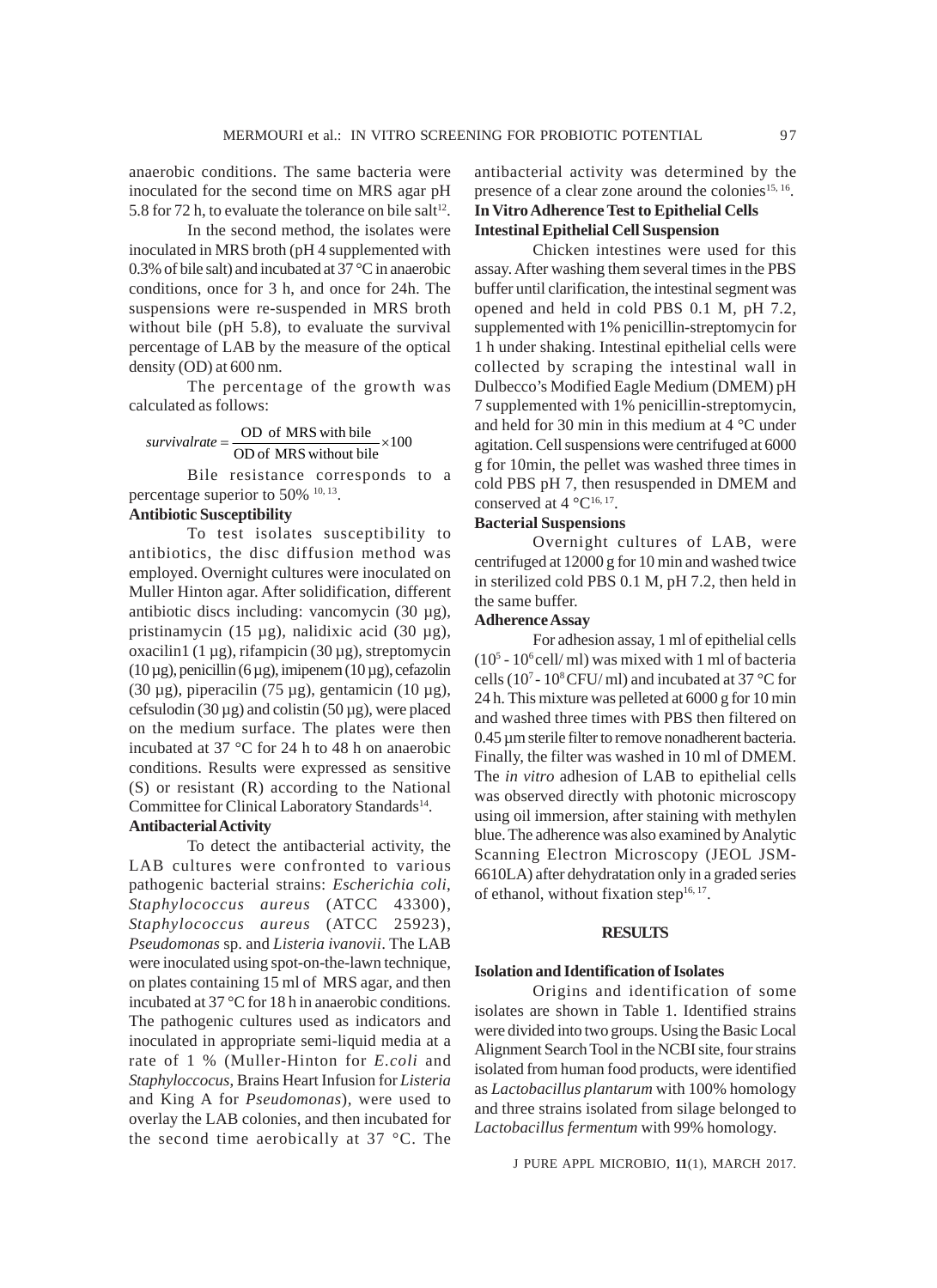#### **Acidity and Simulated Gastric Conditions Tolerance**

Results in table 2, show that all isolates have capacity to grow on acidic MRS agar (pH 3.5). In the simulated gastric solution, the survival was promising for all strains at pH 3 for 18 h of incubation, but not for all, at pH 2. So, the majority of strains showed decreasing in their growth at pH 2 after 18h of incubation, whereas, strains E522

and D006 grew only after 2 h and not after 18 h of incubation; and three strains (E161, E551 and E623) did not grow in these conditions yet.

# **Bile Tolerance**

For bile tolerance, the majority of selected LAB grew in the presence of natural bovine bile, but they showed different behaviour with bile salts, depending on the time of incubation. Thus, some strains (OV13, D006, and E522) which tolerated 0.3%

| Strain code       | Origin                 | Identified as            |
|-------------------|------------------------|--------------------------|
| OV <sub>01</sub>  | Fermented green olive  | <i>Lactobacillus</i> sp. |
| OVI3              | Fermented green olive  | Lactobacillus plantarum  |
| OVI5              | Fermented green olive  | Lactobacillus sp.        |
| LV21              | Fermented Cow milk     | Lactobacillus sp.        |
| O <sub>V</sub> 60 | Fermented purple olive | Lactobacillus plantarum  |
| <b>LC87</b>       | Fermented camel milk   | Lactobacillus sp.        |
| D <sub>006</sub>  | Beer drech             | Lactobacillus plantarum  |
| <b>B001</b>       | <b>Butter</b>          | Lactobacillus plantarum  |
| E <sub>161</sub>  | Maize silage           | Lactobacillus fermentum  |
| E522              | Maize silage           | Lactobacillus sp.        |
| E551              | Maize silage           | Lactobacillus sp.        |
| E631              | Maize silage           | Lactobacillus sp.        |
| E <sub>623</sub>  | Maize silage           | Lactobacillus fermentum  |
| E652              | Maize silage           | Lactobacillus fermentum  |
|                   |                        |                          |

**Table 1.** Origins of selected LAB and their identification

**Table 2.** Acidity and simulated gastric conditions tolerance of selected LAB

| <b>MRS</b>        | Simulated gastric conditions |         |                 |                |                 |  |  |  |
|-------------------|------------------------------|---------|-----------------|----------------|-----------------|--|--|--|
|                   | pH 3.5                       |         | $pH_2$          |                | pH <sub>3</sub> |  |  |  |
| Strain<br>code    |                              | 2 h     | 18 <sub>h</sub> | 2 <sub>h</sub> | 18 <sub>h</sub> |  |  |  |
| OV01              | $^{+}$                       | $^{+}$  | $\overline{+}$  | $^{+}$         | $\pm$           |  |  |  |
| OV13              | $+$                          | $^{+}$  | $^{+}$          | $^{+}$         | $^{+}$          |  |  |  |
| <b>OV15</b>       | $+$                          | $+$     | 土               | $^{+}$         | $+$             |  |  |  |
| LV21              | $+$                          | $^{+}$  | 土               | $^{+}$         | $+$             |  |  |  |
| O <sub>V</sub> 60 | $+$                          | $^{+}$  | $+$             | $^{+}$         | $\ddot{}$       |  |  |  |
| LC87              | $+$                          | $^{+}$  | 土               | $^{+}$         | $\ddot{}$       |  |  |  |
| D006              | $+$                          | $^{+}$  |                 | $^{+}$         | $+$             |  |  |  |
| <b>B001</b>       | $+$                          | $+$     | $^{+}$          | $+$            | $+$             |  |  |  |
| E161              | $+$                          |         |                 | $^{+}$         | $+$             |  |  |  |
| E522              | $+$                          | $^{+}$  |                 | $^{+}$         | $+$             |  |  |  |
| E551              | $+$                          |         |                 | $^{+}$         | $\ddot{}$       |  |  |  |
| E623              | $+$                          |         |                 | $^{+}$         | $^{+}$          |  |  |  |
| E631              | $+$                          | $\,+\,$ | 土               | $^{+}$         | $^{+}$          |  |  |  |
| E652              | $^{+}$                       | $^+$    | 土               | $^{+}$         | $^{+}$          |  |  |  |

+: presence of growth, - : absence of growth, ±: weak growth

J PURE APPL MICROBIO*,* **11**(1), MARCH 2017.

bile salts after 3 h of incubation, their growth rate has been decreased after 24 h, contrary to the others (E161, E623 and E631) where the growth has been increased (table 3). Also, results showed that strains E551 and E652 did not grow in the presence of bovine bile.

# **Antibiotic Susceptibility**

The data obtained after screening for antibiotic resistance are shown in table 4. With the exception of some strains, the majority of them presented similar antibiotic profile. All the selected *Lactobacilli* strains were resistant to the nalidixic acid (30  $\mu$ g) and vancomycin (30  $\mu$ g), and are sensitive to imipenem  $(10 \mu g)$ .

# **Antibacterial Activity**

In this study, the antibacterial activity was detected with the majority of the selected strains, but with variations in their potential of inhibition. Results showed that the majority of strains have a good antimicrobial activity against *Pseudomonas* sp.*, Staphylococcus aureus* (ATCC43300) *and Ecoli;* and presented the lowest inhibition against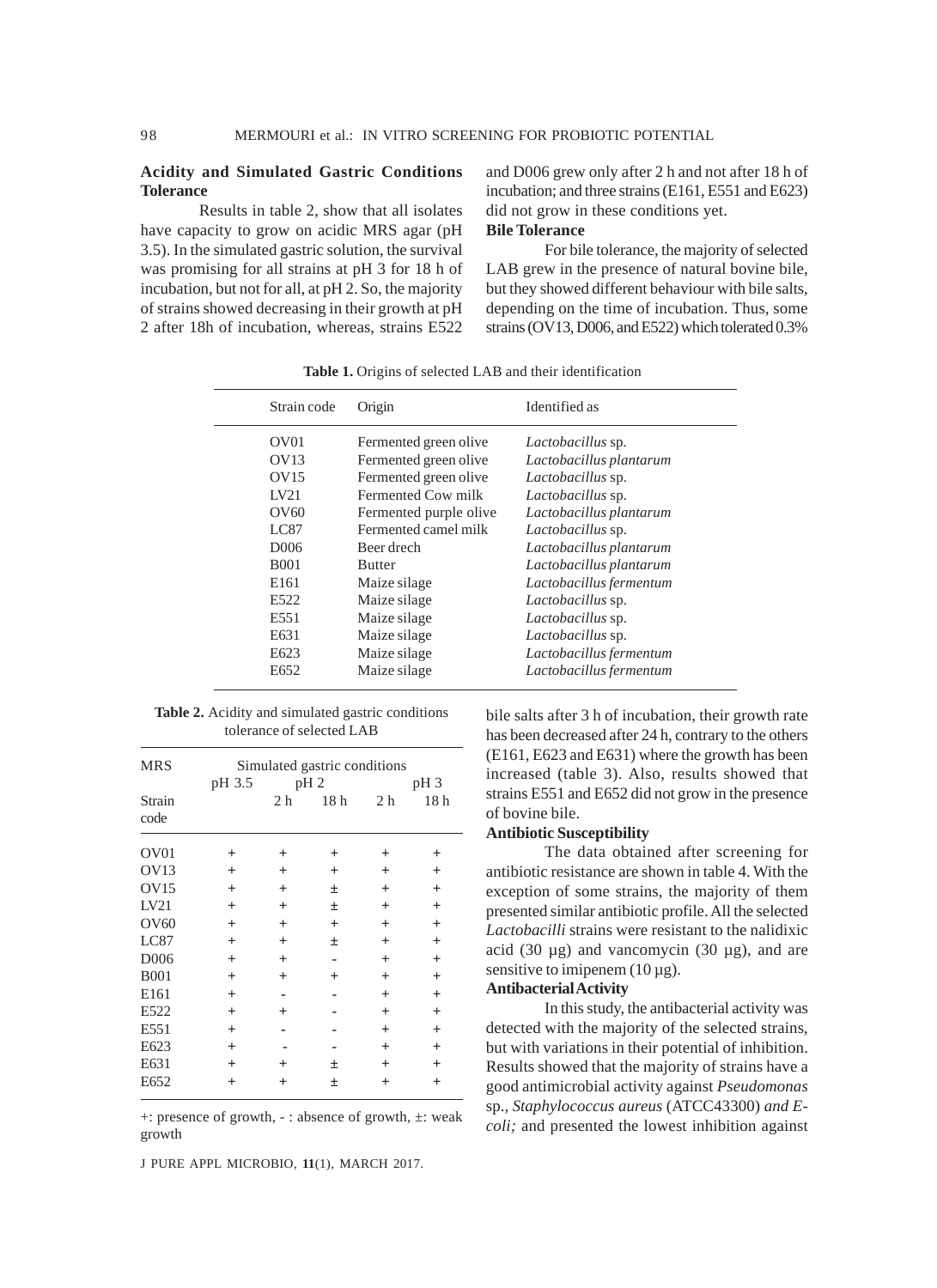*Listeria ivanovii* (table5). However, the nature of the inhibitive agent secreted by the strains must be identified later in further study.

# **Adhesion Capacity of Strains**

The capacity of the selected strains to adhere to chicken's epithelial cells was defined by

**Table 3.** Bile Tolerance of the selected LAB

| Strain<br>code   | MRS with<br>$0.3\%$ bovine | Percentage of tolerance to<br>$0.3\%$ salts bile pH 4 |                   |  |  |  |
|------------------|----------------------------|-------------------------------------------------------|-------------------|--|--|--|
|                  | bile pH 4                  | 3 h                                                   | 24 h              |  |  |  |
| OV01             | $^{+}$                     | $5.57 \pm 5.12$                                       | $46.53 + 4.00$    |  |  |  |
| OVI3             | $^{+}$                     | $75.12 \pm 1.45$                                      | $53.28 \pm 16.88$ |  |  |  |
| OVI5             | $^{+}$                     | $5.44 \pm 0.56$                                       | $46.21 \pm 11.56$ |  |  |  |
| LV21             | $^{+}$                     | $10.55 \pm 0.88$                                      | $13.92 \pm 4.77$  |  |  |  |
| OV60             | $^{+}$                     | $11.39 \pm 6.77$                                      | $45.32 \pm 9.38$  |  |  |  |
| LC87             | $^{+}$                     | $42.76 \pm 13.41$                                     | $30.20 \pm 9.32$  |  |  |  |
| D <sub>006</sub> | $^{+}$                     | $83.15 \pm 8.85$                                      | $52.89 \pm 7.74$  |  |  |  |
| <b>B001</b>      | $^{+}$                     | $7.77 \pm 0.33$                                       | $47.58 \pm 9.91$  |  |  |  |
| E <sub>161</sub> | $^{+}$                     | $24.51 \pm 5.54$                                      | $59.98 + 8.35$    |  |  |  |
| E <sub>522</sub> | $^{+}$                     | $70.12 + 4.28$                                        | $47.08 \pm 10.90$ |  |  |  |
| E551             |                            | $1.97 \pm 1.19$                                       | $25.85 \pm 5.38$  |  |  |  |
| E623             | $^{+}$                     | $5.95 \pm 0.9$                                        | $59.12 \pm 9.50$  |  |  |  |
| E631             | $^{+}$                     | $5.79 \pm 1.95$                                       | $56.40 + 4.97$    |  |  |  |
| E652             |                            | $2.78 + 0.15$                                         | $28.43 + 5.41$    |  |  |  |

+: presence of growth, - : absence of growth, ±: weak growth

each value in the table represents the mean value ± standard deviation from three trials

| light microscopy, using methylene-blue stain             |
|----------------------------------------------------------|
| (Fig.1a) and by the environmental scanning               |
| electron microscopy (Fig.1b). Thus, six strains          |
| (OV13, OV15, OV60, D006, E161, E631) showed, in          |
| vitro, a good ability to adhere to intestinal epithelial |
| chicken's cells.                                         |

#### **DISCUSSION**

In the present study, different Algerian fermented products were used as source of LAB. Some selected bacteria were identified using molecular methods and screened, *in vitro*, for probiotic proprieties such tolerance to gastrointestinal conditions, which are considered as one of the main factors limiting the use of microorganisms as live probiotic agents, as they determine their ability to survive in small intestine, and consequently, their capacity to play their functional role as probiotics<sup>18, 19</sup>

The 16S rRNA gene sequencing of some isolates revealed two LAB species: *L. plantarum* (4 isolates) and *L. fermentum* (3 isolates). Results of the molecular identification are in agreement with data obtained by Khedid*, et al.*20, Jamaly*, et al.*<sup>10</sup> and Mahmoudi*, et al.*21, who showed the presence of *L. plantarum* species in dairy products, and with Kacem and Karam<sup>22</sup> and Hurtado, et al.<sup>23</sup>,

|                 |   |   | OV01 OV13 OV15 LV21 OV60 LC87 D006 B001 E161 |   |   |   |   |   |   | E522 E551 |   | E623 | E631 | E652 |
|-----------------|---|---|----------------------------------------------|---|---|---|---|---|---|-----------|---|------|------|------|
| PT              | S | S | S                                            | S | S | S | S | S | R | S         | S | S    | S    | S    |
| NA              | R | R | R                                            | R | R | R | R | R | R | R         | R | R    | R    | R    |
| O <sub>X1</sub> | R | R | R                                            | R | R | R | R | R | R | R         | R | R    | S    | R    |
| RA              | S | S | S                                            | S | S | S | S | S | R | S         | S | S    | S    | R    |
| S               | R | R | R                                            | R | S | R | R | R | R | R         | R | R    | R    | R    |
| P               | R | R | R                                            | R | R | R | R | R | S | R         | S | R    | R    | R    |
| VA              | R | R | R                                            | R | R | R | R | R | R | R         | R | R    | R    | R    |
| <b>IPM</b>      | S | S | S                                            | S | S | S | S | S | S | S         | S | S    | S    | S    |
| CZ.             | S | S | S                                            | S | R | S | S | R | S | S         | S | R    | S    | R    |
| <b>PIP</b>      | S | S | S                                            | S | S | S | S | S | R | S         | S | S    | S    | S    |
| GM              | S | R | R                                            | R | S | R | R | R | S | R         | R | S    | S    | R    |
| <b>CFS</b>      | S | R | S                                            | R | S | S | S | S | S | S         | S | R    | R    | R    |
| CS              | S | S | R                                            | R | R | R | R | R | R | R         | R | R    | R    | R    |
|                 |   |   |                                              |   |   |   |   |   |   |           |   |      |      |      |

**Table 4.** Antibiotic susceptibility of the selected LAB

PT: pristinamycin (15 µg), NA :nalidixic acid (30 µg), VA: vancomycin (30 µg) , OX1 :oxacilin1(1 µg), RA: rifampicin (30 µg), S: streptomycin (10 µg), P: penicillin (6 µg), IPM: imipenem (10 µg), CZ: cefazolin (30 µg), PIP: piperacilin (75 µg), GM: gentamicin (10 µg), CFS: cefsulodin (30 µg), CS: colistin (50 µg). S: sensitive, R : resistant.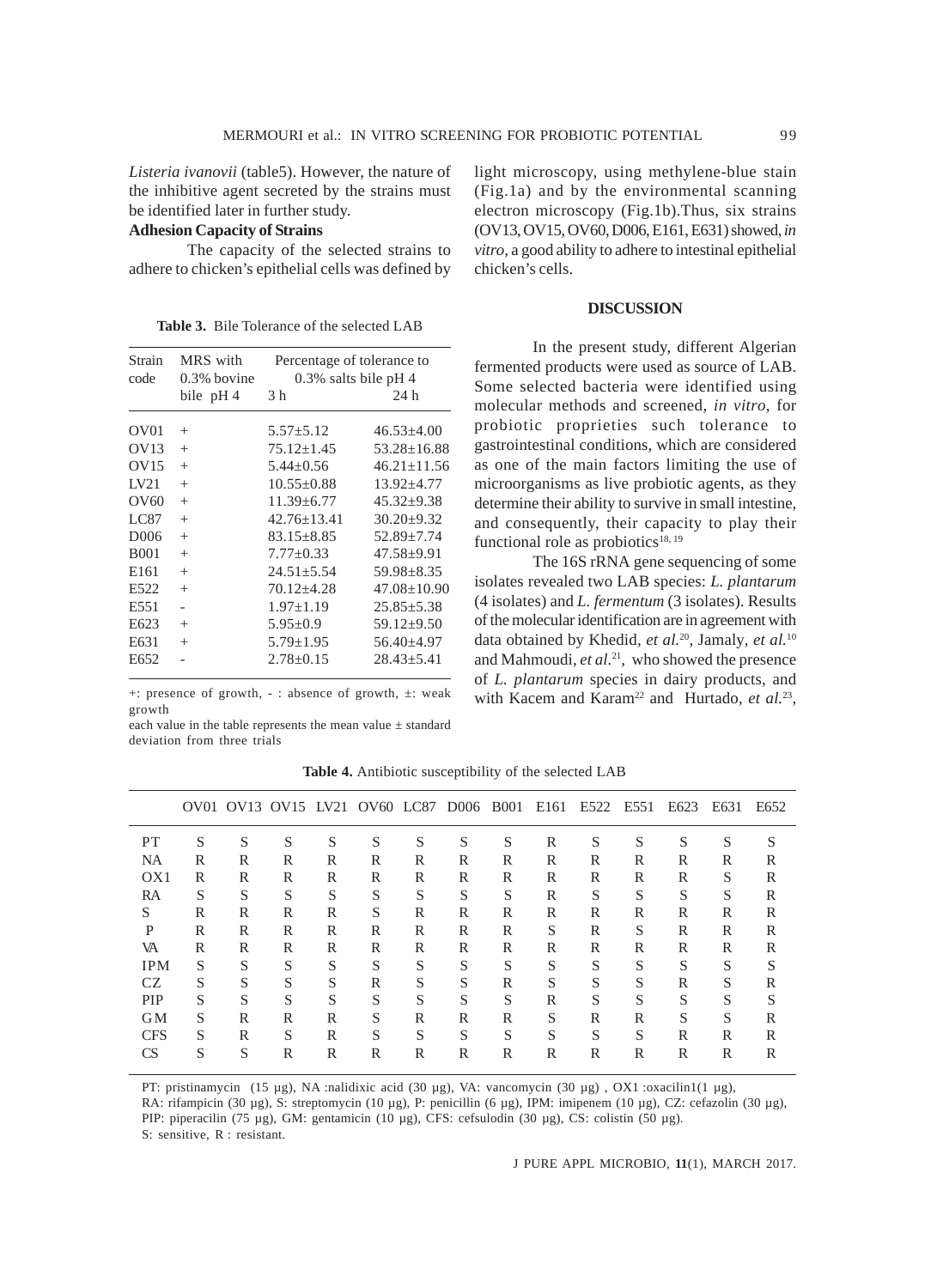who reported that *L. plantarum* and *L. pentosus* are the predominant species in fermented table olives; but are in disagreement with Yang*, et al.*24, and Pang*, et al.*25 who did not reveal the presence of *L.fermentum* in silage. However, the potential of these bacterial species as a probiotic was previously reported in several studies $10, 13, 19$ .

gastric conditions can be accurate indication of

Survival of bacterial strains in simulated

the ability of strains to survive passage through the host stomach. So, our results revealed that all selected bacteria were able to grow on acidic environment, between pH 2 and pH 3.5, depending on the strains, and all of them could survive after an exposure of 18 h on simulated gastric broth which contain 3g/L pepsin (pH 3). In fact, Gu*, et al.*26 and Argyri*, et al.* 27 mentionned similar data after 5 h of incubation in simulated gastrointestinal

| Strain<br>code   |                          | E.coli Staphylococcus<br>AuresATCC25923 | Staphylococcus<br>AuresATCC43300 | Listeria<br>ivanovii     | Pseudomonas sp.          |
|------------------|--------------------------|-----------------------------------------|----------------------------------|--------------------------|--------------------------|
| OV <sub>01</sub> | 11                       | 7                                       | 24                               |                          | 26                       |
| OVI3             | 6                        | $\overline{4}$                          | 10                               |                          | 16                       |
| OV15             | 18                       | 11                                      | 15                               | 12.5                     | $^{+}$                   |
| LV21             | 16                       | 9                                       | 12                               | $\pm$                    | 32                       |
| OV60             | 26                       | 8                                       | 15                               | $\pm$                    | 24                       |
| LC87             | 8                        | 5                                       | 12                               | $\pm$                    | 10                       |
| D <sub>006</sub> | $\overline{\phantom{a}}$ | $\overline{\phantom{a}}$                | $\overline{\phantom{a}}$         | $\overline{\phantom{a}}$ | $\overline{\phantom{a}}$ |
| <b>B001</b>      | 14                       | 8                                       | 16                               |                          | 38                       |
| E161             | 5                        | 5                                       | 9                                |                          | $^{+}$                   |
| E522             | 5                        | 7                                       | 11                               |                          | $+$                      |
| E551             |                          |                                         |                                  |                          |                          |
| E <sub>623</sub> | 11                       | ۰                                       | 10                               |                          | 14                       |
| E631             | 15                       | 8                                       | 14                               | 5                        | 35                       |
| E652             | $\overline{4}$           |                                         | $\overline{\phantom{a}}$         |                          | $+$                      |
|                  |                          |                                         |                                  |                          |                          |

**Table 5.** Antibacterial activity of the selected LAB

Diameters of inhibitions zones are expressed in mm.

- : no inhibition, diameter of inhibition zone d" 5mm: weak inhibition, diameter of inhibition zone Ã5mm: middle inhibition, + and diameter of inhibition zone e"15mm: strong inhibition.



**Fig. 1.** Adhesion of isolated *Lactobacillus* on chicken epithelial cells: (a) Adhesion of *Lactobacillus plantarum* OV13 to the chicken epithelial cells as observed by methylen blue staining under light microscope (magnification 1000×); (b) Adhesion of *Lactobacillus fermentum* E161 as observed under electron microscopy (magnification 4300×)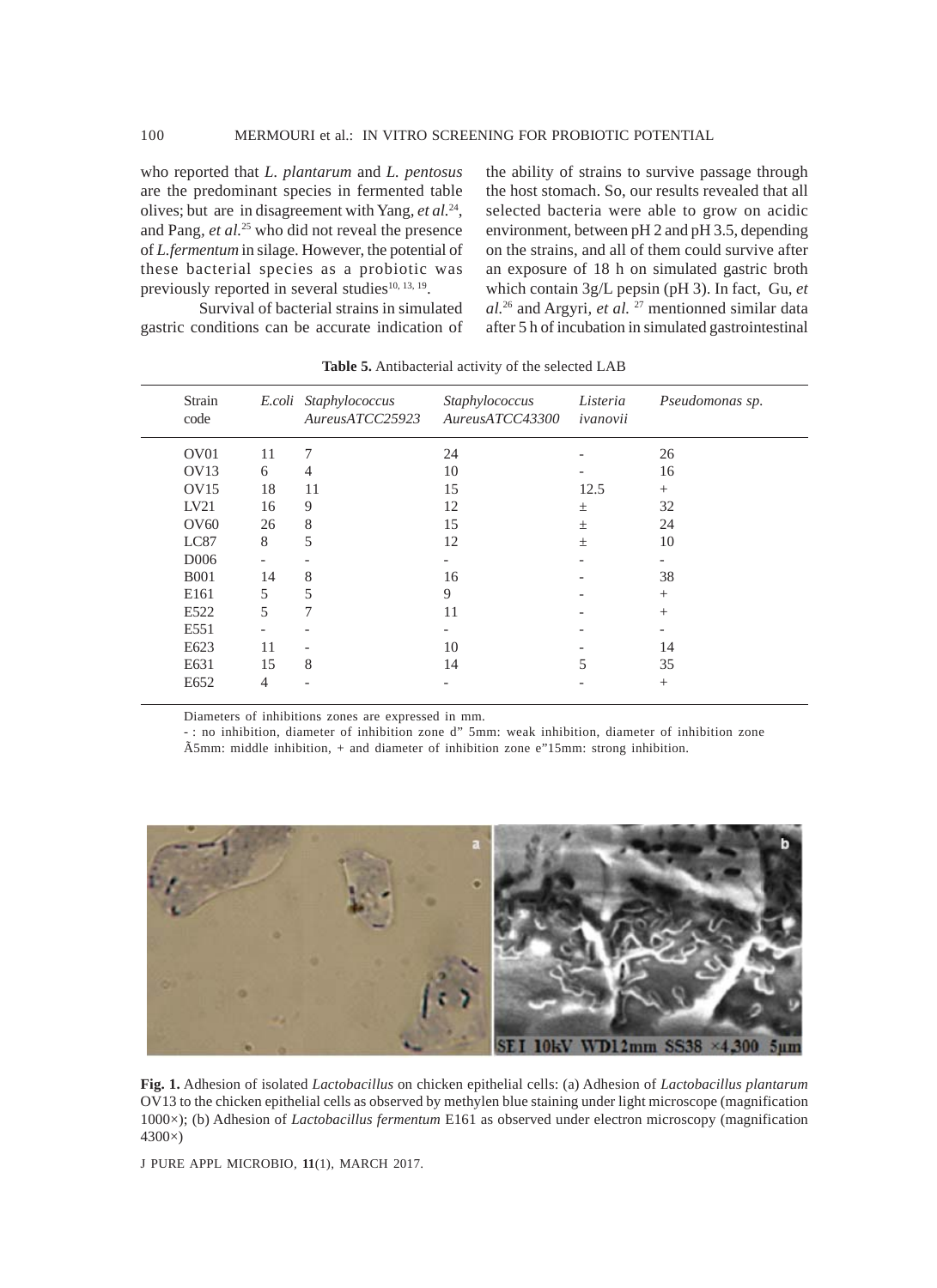tract and Dunne*, et al.*28 reported that *Lactobacilli* strains can be resistant to pH varying between 2.5 and 4. However, the viability of some isolated LAB was affected at pH 2 and strains showed different behaviour according to their time of incubation in this pH. Similar results were noted by Gu*, et al.*26, Pan, et al.<sup>9</sup> and by Lahteinen, et al.<sup>29</sup> in an acidic medium ( pH 2) containing bile.

Ruiz*, et al.*18 mentioned that bacteria inhabiting intestinal tract must have intrinsic resistance mechanisms to cope with bile salts. So, our results showed that the majority of selected strains were able to tolerate 0.3% of bile, but had different behaviour with the bovine and the chemical bile. In fact , Many studies have shown that LAB were able to resist to bile $30, 31$ , and, it was observed , previously, by Dunne*, et al.*28 that some strains of *Lactobacillus* and *Bifidobacterium* had a better capacity of growth on human bile than on chemical bovine and porcine bile.

According to these first results, we suggested that some bacterial strains need time of adaptation to survive in hostile environment, and considered that the strains which could survive, *in vitro*, in the acidic gastric conditions and the bile, can survive, *in vivo*, in the digestive tract<sup>26</sup>, and thus, can be tested for other requests to verify their probiotic efficiency.

Similar antibiotic profil of the selected LAB were observed in several studies, and it was shown that the *Lactobacilli* are resistant to some antibiotics like: Nalidixic acid, streptomycin, vancomycin and gentamycin<sup>12, 16, 19, 27, 32</sup>. However, Argyri*, et al.*27 reported that the resistance of *Lactobacillus* genus to aminoglycoside antibiotics is considered as intrinsic. On the other hand, Peres*,* et al.<sup>19</sup> and Kumar and Kumar<sup>16</sup> suggested that the resistance of probiotics to antibiotics can be an advantageous to survive in the gastrointestinal tract during antibiotic treatment.

The LAB have a big interest in terms of food safety and prevention of intestinal infections<sup>6</sup>; through, their production of anti-microbial agent, and which is considered as one criterion for the probiotic selection<sup>16, 33</sup>. So, in this study, inhibitive potential of selected LAB was determined, and it revealed that strains have good capacity to inhibit some pathogens like: *Pseudomonas* sp*., Staphylococcus aureus and E-coli.* In fact*,* several antagonistic compounds secreted by LAB

including: organic acids, especially lactic acid, hydrogen peroxide and bacteriocins, which inhibit pathogens in the gastrointestinal tract and preserve animal or human foods , have been mentioned in the literature<sup>33, 34</sup>.

Adhesion to the epithelial cells is considered, also, as an important selection criterion for a probiotic organism<sup>1</sup>. In this study, adhesion of some selected strains to epithelial cells was shown without fixation step, which gives evidence of the natural adhesion of the selected bacteria to the chicken epithelial cells. The adhesion ability of LAB to epithelial cells was observed in many studies<sup>10, 11, 26, 27, 29</sup>. Also, the biochemical characterization of the adhesion suggested that glycoproteins and heat-labile carbohydrates are involved in the adherence mechanism<sup>11</sup>, and it was concluded by Mayra Maukinen*, et al.*35 and by Fernandez, *et al.*<sup>11</sup> that the adhesion ability of *Lactobacilli* is strain-dependent.

# **CONCLUSION**

This study confirms that the Algerian fermented products could constitute an interesting source to obtain *Lactobacillus* spp*.* strains with probiotic potential, such as, *L. plantarum* and *L. fermentum*. Results show that four isolates among the fourteen: *Lactobacillus plantarum* OV13*, Lactobacillus* sp.OV15, *Lactobacillus fermentum* E161 and *Lactobacillus* sp*.* E631, have the best probiotic performance, due to their high resistance to bile and to simulated gastric conditions , their antibiotic resistance, their antibacterial activity and also their epithelial cells adhesion. Therefore, the potential effect of these strains on the animal's food should be investigated for the purpose of its use as starter cultures for animal's food conservation (silage) and thus, use it as a reliable food vehicle into the animal gastrointestinal tract, and finally, the follow-up of their effect on the host health.

# **ACKNOWLEDGMENTS**

Our thanks go to Pr. Thierry BERGES, Poitiers University, for his assistance in the molecular identification, and also to Mr Toufik SAHRAOUI, LMESM Laboratory, USTO University, for SEM analysis.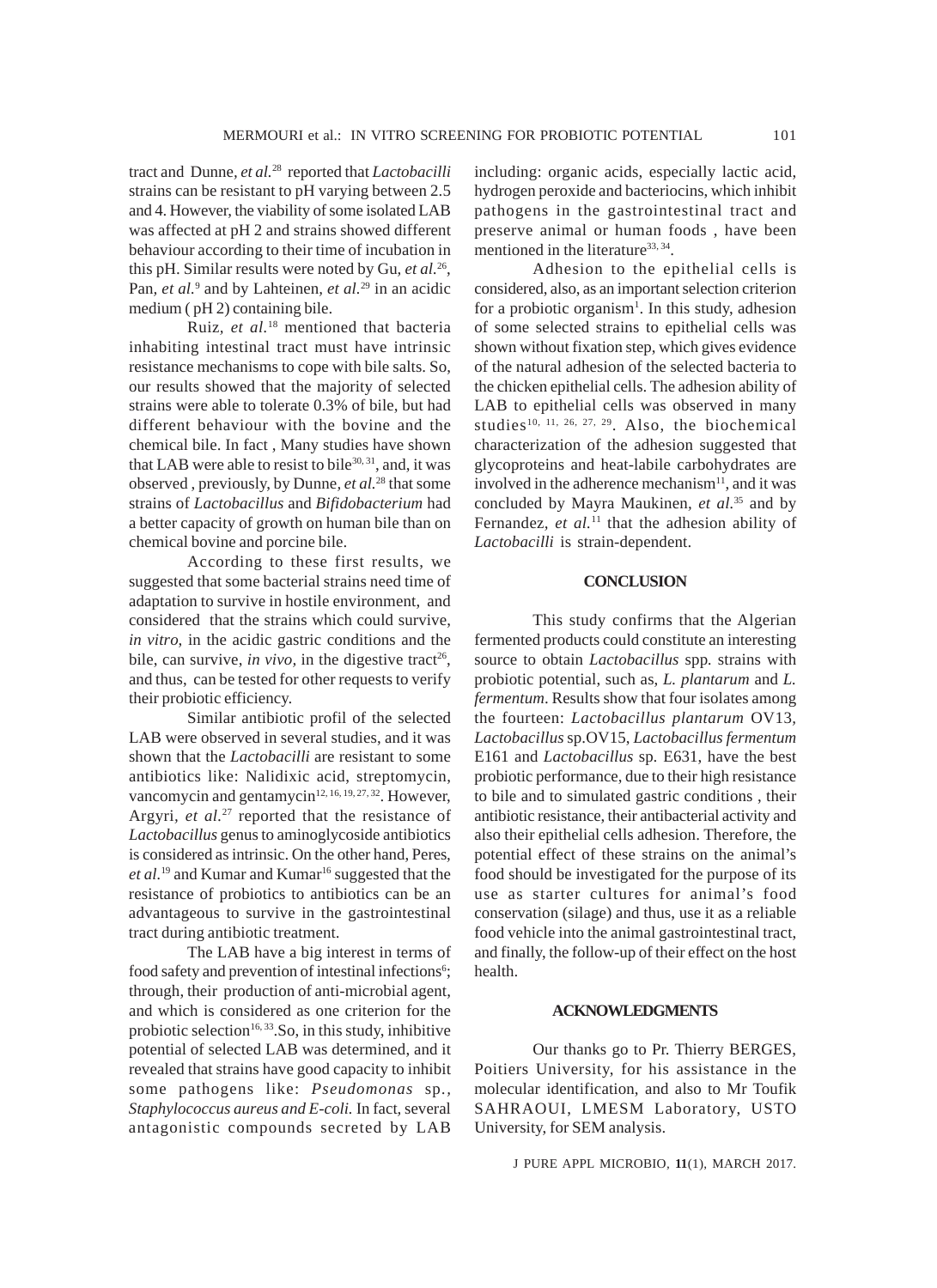#### **REFERENCES**

- 1. Van Tassell, M.L., Miller, M.J. Lactobacillus adhesion to mucus. *Nutrients,*2011; **3**(5):613- 636.
- 2. Metchnikoff, E. The prolongation of life; optimistic studies. New York & London : G.P. Putnam's Sons, 1908.pp 380
- 3. Kalsum, U., Soetanto, H., Sjofjan, O. Influence of a probiotic containing lactobacillus fermentum on the laying performance and egg quality of Japanese quails. *Int. J. Poult. Sci.,*2012; **11**(4):311-315.
- 4. Perdigon, G., Fuller, R., Raya, R. Lactic acid bacteria and their effect on the immune system. *Curr. Issues Intestinal Microbiol.,*2001; **2**(1):27- 42.
- 5. Nicolas, J.L., Gatesoupe, J., Frouel, S., Bachere, E., Gueguen, Y. Quelles stratégies alternatives aux antibiotiques en aquaculture? *INRA Production animale,*2007; **20**(3):253-258.
- 6. Herich, R., Levkut, M. Lactic acid bacteria, probiotics and immune system. *Vet. Med- Czech. ,*2002; **47**(6):169-180.
- 7. Uccello, M., Malaguarnera, G., Basile, F., D'agata, V., Malaguarnera, M., Bertino, G., Vacante, M., Drago, F., Biondi, A. Potential role of probiotics on colorectal cancer prevention. *BMC surgery,*2012; **12**(1):1-8.
- 8. Davoodabadi, A., Dallal, M.M.S., Foroushani, A.R., Douraghi, M., Harati, F.A. Antibacterial activity of Lactobacillus spp. isolated from the feces of healthy infants against enteropathogenic bacteria. *Anaerobe,*2015; **34**:53-58.
- 9. Pan, X., Chen, F., Wu, T., Tang, H., Zhao, Z. The acid, bile tolerance and antimicrobial property of Lactobacillus acidophilus NIT. *Food Control,*2009; **20**(6):598-602.
- 10. Jamaly, N., Benjouad, A., Bouksaim, M. Probiotic potential of Lactobacillus strains isolated from known popular traditional moroccan dairy products. *Br. Microbiol. Res. J.,*2011; **1**(4):79-94.
- 11. Fernandez, M., Boris, S., Barbes, C. Probiotic properties of human lactobacilli strains to be used in the gastrointestinal tract. *J. Appl. Microbiol.,*2003; **94**(3):449-455.
- 12. Cebeci, A., Gurakan, C. Properties of potential probiotic Lactobacillus plantarum strains. *Food Microbiol.,*2003; **20**(5):511-518.
- 13. Thirabunyanon, M., Boonprasom, P., Niamsup, P. Probiotic potential of lactic acid bacteria isolated from fermented dairy milks on antiproliferation of colon cancer cells. *Biotechnol. Lett.,*2009; **31**(4):571-576.

14. Kacem, M., Karam, N.E. In vitro preselection criteria for probiotic Lactobacillus plantarum strains of fermented olives origin. *Int. J. Probiotics Prebiotics,*2006; **1**(1):27-32.

- 15. Saelim, K., Sohsomboon, N., Kaewsuwan, S., Maneerat, S. Probiotic properties of Enterococcus faecium CE5-1 producing a bacteriocin-like substance and its antagonistic effect against antibiotic-resistant enterococci in vitro. *Czech. J. Anim. Sci.,*2012; **57**(11):529- 539.
- 16. Kumar, A., Kumar, D. Characterization of Lactobacillus isolated from dairy samples for probiotic properties. *Anaerobe,*2015; **33**:117- 123.
- 17. Ocana, V.S., Nader-Macias, M.E. Adhesion ability of Lactobacillus to vaginal epithelial cells. *Public Health Microbiology: Methods and Protocols,*2004:441-445.
- 18. Ruiz, L., Margolles, A., Sanchez, B. Bile resistance mechanisms in Lactobacillus and Bifidobacterium. *Front. Microbiol.,*2013; **4**:396.
- 19. Peres, C.M., Alves, M., Hernandez-Mendoza, A., Moreira, L., Silva, S., Bronze, M.R., Vilas-Boas, L., Peres, C., Malcata, F.X. Novel isolates of lactobacilli from fermented Portuguese olive as potential probiotics. *LWT-Food. Sci. Technol.,*2014; **59**(1):234-246.
- 20. Khedid, K., Faid, M., Mokhtari, A., Soulaymani, A., Zinedine, A. Characterization of lactic acid bacteria isolated from the one humped camel milk produced in Morocco. *Microbiol. Res.,*2009; **164**(1):81-91.
- 21. Mahmoudi, I., Moussa, O.B., Khaldi, T.E.M., Kebouchi, M., Soligot, C., Le Roux, Y., Hassouna, M. Functional in vitro screening of Lactobacillus strains isolated from Tunisian camel raw milk toward their selection as probiotic. *Small Ruminant Res.,*2016; **137**:91- 98.
- 22. Kacem, M., Karam, N.E. Microbiological study of naturally fermented Algerian green olives: isolation and identification of lactic acid bacteria and yeasts along with the effects of brine solutions obtained at the end of olive fermentation on Lactobacillus plantarum. *Grasas Aceites,*2006; **57**(3):292-300.
- 23. Hurtado, A., Reguant, C., Bordons, A., Rozes, N. Lactic acid bacteria from fermented table olives. *Food Microbiol.,*2012; **31**(1):1-8.
- 24. Yang, J., Cao, Y., Cai, Y., Terada, F. Natural populations of lactic acid bacteria isolated from vegetable residues and silage fermentation. *J. Dairy Sci.,*2010; **93**(7):3136-3145.
- 25. Pang, H., Qin, G., Tan, Z., Li, Z., Wang, Y., Cai, Y. Natural populations of lactic acid bacteria